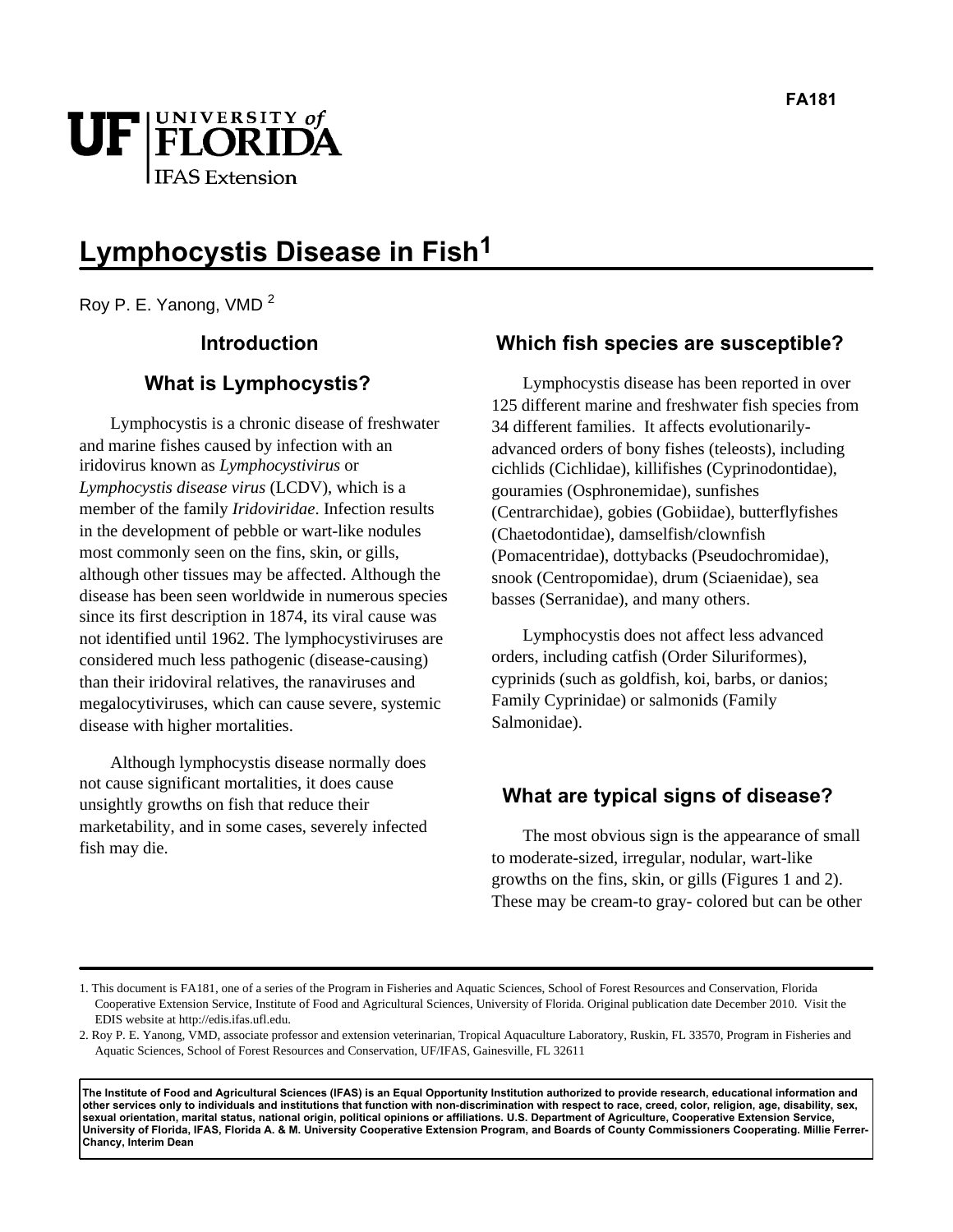colors if they appear under pigmented areas. These may appear over the course of days and may last for weeks.



**Figure 1.** African cichlid with lymphocystis nodules on fins. Photo credit: Roy Yanong



**Figure 2.** Clownfish with lymphocystis nodules on fins and body. Photo credit: Roy Yanong

 Pop-eye (exophthalmia; marked protrusion of the eye) has also been seen and results from lymphocystis masses in or behind the eye pushing the eyeball out.

Fish with lymphocystis normally do not behave differently from uninfected fish in the same group. However, if there are large numbers of nodules on the body or fins, or if they are covering a large portion of the gills, these may alter swimming or breathing patterns.

#### **What are these nodules?**

The nodules are actually clustered groups of greatly enlarged, infected cells known as fibroblasts, which are part of the connective tissues in the fish (Figures 3 and 4). These infected cells are 50,000–100,000x larger in volume than normal cells because they have become "virus factories," using the infected cell's machinery to produce more virus, and thus are filled with virus particles. After these "virus factory cells" have completed their production of virus particles, the cells will burst and shed virus into the environment.

 Normal fibroblasts are approximately one hundredth of a millimeter (0.01 mm) in diameter. The individual infected cells, on the other hand, can be from one tenth of a millimeter—0.1 mm—to over 2 mm. Each infected cell is surrounded by a thick membrane. Fibroblasts are connective tissue cells normally found throughout the body, and so lymphocystis nodules may be seen internally as well as externally. However, fibroblasts in the skin, fins, or gills are more commonly affected.



**Figure 3.** Wet mount. Microscopic view of nodules on fins of blue gourami. Photo credit: Roy Yanong



**Figure 4.** Wet mount. Close up of enlarged lymphocystis infected cell on fins of a clownfish. Photo credit: Roy Yanong

## **How do I tell if my fish has lymphocystis?**

In addition to seeing the wart-like growths on the fins, skin, or gills, a wet mount (fresh) biopsy of these growths (careful removal of one of these growths from the skin, fins, or gills) should be examined under the microscope. A strong tentative diagnosis of lymphocystis can be made based on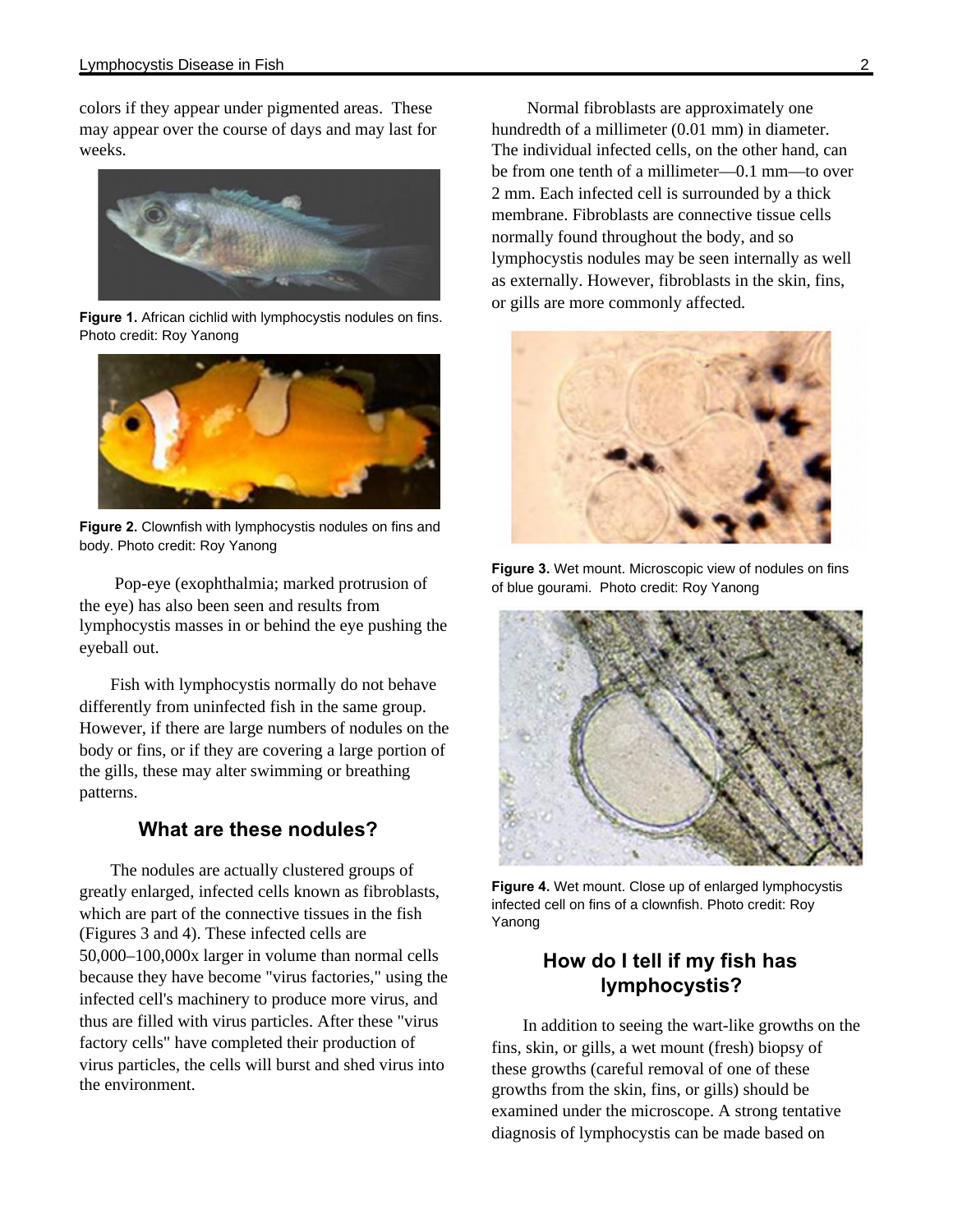seeing round to oval, grape, or balloon like structures, often in clumps (see figures 3 and 4).

Fish may also be infected with lymphocystis without having obvious lesions that are visible with the naked eye. These fish may have smaller infected cells or may have one or more internal organs infected (e.g., inside the eye, spleen, or other organs). Lymphocystis, in these cases, may only be seen after microscopic examination of a wet mount (fresh) biopsy of suspected infected tissues, or by using more advanced techniques such as histopathology, electron microscopy, or molecular methods.

For an accurate diagnosis, work with a fish health professional or fish disease diagnostic laboratory if you suspect your fish have lymphocystis.

## **Can lymphocystis be confused with any other diseases?**

Yes. In early stages of the disease, the nodules may be relatively small and may be confused with the parasites *Ichthyophthirius multifiliis* (Ich, freshwater white spot disease), *Cryptocaryon irritans* (marine white spot disease), digenean trematodes ("grubs"), or heavy infection with *Epistylis* (a stalked, ciliated, protistan parasite). Lymphocystis nodules may also be confused with epitheliocystis (an intracellular bacterial disease), clumps of fungus, or mucus tags. Some skin neoplasias (cancers) may also be confused with lymphocystis.

 Because of the potential confusion with other disease agents, diagnosis of lymphocystis should be accomplished by a qualified fish health professional to rule out these other potential causes.

## **What factors contribute to development and spread of lymphocystis disease?**

Lymphocystis is spread by fish-to-fish contact or contact with infected tissues. External trauma from spawning, aggression, parasites, or handling can facilitate infection and spread. In addition, crowding, shipping, and other stressors appear to trigger disease outbreaks. Lymphocystis does not appear to be spread by vertical transmission (i.e., from parents to offspring via infection of eggs or sperm).

Although all contributing factors are not known, there do appear to be different genetic variants or possibly "species" of *Lymphocystivirus*. Each of these affects a different group of fish. Because the virus that causes lymphocystis has been difficult to work with, experts have only officially assigned one *Lymphocystivirus* species, *Lymphocystis disease virus 1* (LCDV-1). Several other variants have been suggested and may be determined to be separate species (including LCDV-2, LCDV-C), but these have not yet been officially accepted by all virus experts.

Based on clinical observations of mixed species groups and other anecdotal evidence, there may be additional strain variations and/or differences in individual fish species sensitivity to infection. In mixed natural or aquarium populations of fish, typically only one or two species will be infected. However, in experimental settings, multiple species can be infected by direct exposure to infected tissues.

#### **What happens to infected fish?**

Lymphocystis is usually a self-limiting disease, meaning that, in most cases, the lesions will clear up after a few weeks in warmwater fish species (up to 6 weeks in cool or coldwater species). However, because of the unsightly growths, fish normally cannot be sold during this time. If a fish has numerous lesions and/or lymphocystis nodules cover a large portion of important organs (e.g., the gills), there may be some impairment and greater chance of secondary infections by bacteria, parasites, or fungi that can now more easily infect the fish and help contribute to mortalities.

## **Can fish with lymphocystis be treated?**

Currently, there is no good treatment that will speed up recovery from this disease. Most often, the disease must run its course in an affected fish. Fortunately most cases of lymphocystis in warmwater fish will resolve on their own after a few weeks, as long as husbandry is good (good water quality/chemistry, good nutrition, correct population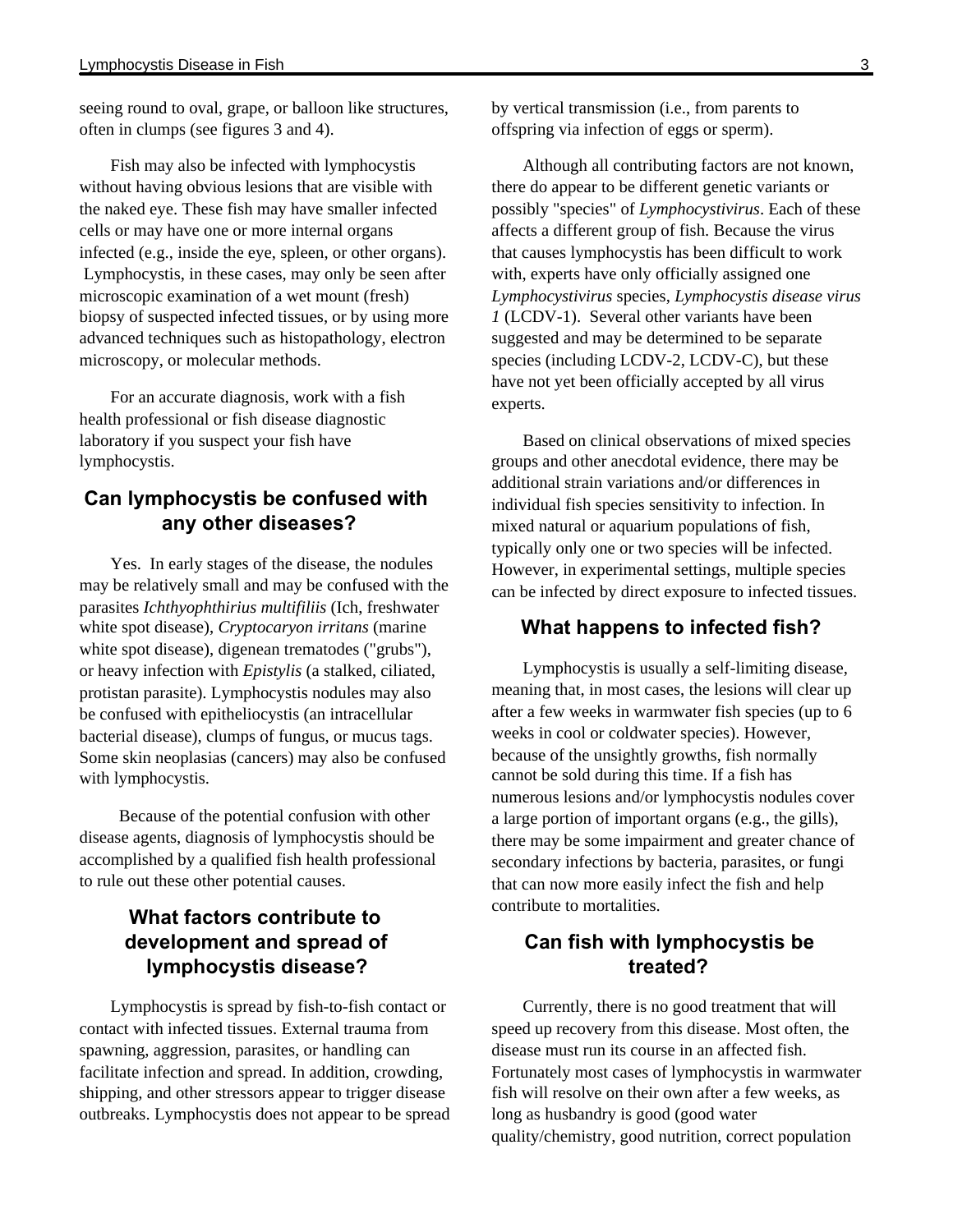densities, optimal social groups) and as long as other stressors have been eliminated. Although it is not an ideal solution, at present, the best option is to hold fish for several weeks (longer for cool and cold water fish) until the lesions have cleared.

Because lymphocystis disease tends to develop in parts of tissues that are less exposed to the immune system (e.g., at the periphery, away from blood vessels that carry immune cells) and in tissues with a thick hyaline membrane that may "hide" these cells, an immune response normally does not develop until after cells have burst and released virus. There is some evidence that fish infected with lymphocystis will develop less pronounced lesions if they are re-infected or if lesions recur.

Culling (removing) infected fish from a population may help reduce overall loads of virus in the system as well as infection rate, but it is difficult to cull all affected fish because some infections may not be visible with the naked eye, and many less severely infected fish may remain in the population to potentially infect other fish. Culling, therefore, may not be as effective a measure for aquacultured populations as for hobbyists or display aquaria. Culled fish can be isolated until their lesions resolve, but lesions may recur. If they do, they will most likely be less severe.

## **What can I do to prevent or reduce the likelihood of lymphocystis infection in my fish population and/or to reduce the severity of outbreaks?**

Quarantining any new fish coming into your facility for at least 1–2 weeks (although longer periods, 30–60 days are preferred) and daily observation of these fish during this time will help alert you to any potential outbreaks of lymphocystis caused by shipping or acclimation stressors, and will also help increase the fish's immunity. Removal and/or isolation of affected fish may help reduce spread or severity. However, it is likely that other fish in the group are also infected, so removal and/or isolation of grossly affected fish will help reduce the number of active "shedders" and carriers of the virus.

As with other diseases, making sure water quality and husbandry practices as a whole are optimal, being careful with handling, avoiding overcrowding, and reducing or eliminating unnecessary stressors (including parasites) that may result in physical trauma will all help reduce the potential for infection and spread.

Use clean water (a protected water source that has not been exposed to the virus or other potential diseae-causing organisms): if your water source contains fish with lymphocystis, this will increase your risk as well.

Be sure to check your own fish carefully and work with a fish health professional if you suspect you may have lymphocystis or the fish population has a history of the disease. Remember that cyprinids (members of the carp family, including goldfish, koi, barbs, rasboras, danios, and rainbow and redtail black sharks), catfishes, and salmonids do not get lymphocystis.

Look for small to medium-sized nodules or warts on the fins, skin, or gills of your fish. Although other organs may be infected, growths on the fins, skin, and gills are more common. Because lymphocystis lesions may not always be visible to the naked eye, fish tissues may still need to be examined microscopically. Biopsies of the skin, fins, and gills, especially from areas that appear to have some subtle abnormalities, should be examined under the microscope for evidence of enlarged cells typical of lymphocystis (see figures 3 and 4). If any nodules are seen, these should be biopsied and examined.

## **If I want to disinfect equipment after handling fish with lymphocystis, what can I use?**

Experimental studies have shown that iridoviruses can be inactivated with any of the following compounds, after 15 minutes at 77°F (25°C): potassium permanganate (100 mg/L or higher), formalin (2000 mg/L or higher), or sodium hypochlorite (liquid bleach—various formulations) at 200 mg/L or higher. Be sure to use proper precautions (adequate ventilation and personal protective equipment, e.g., gloves, goggles,